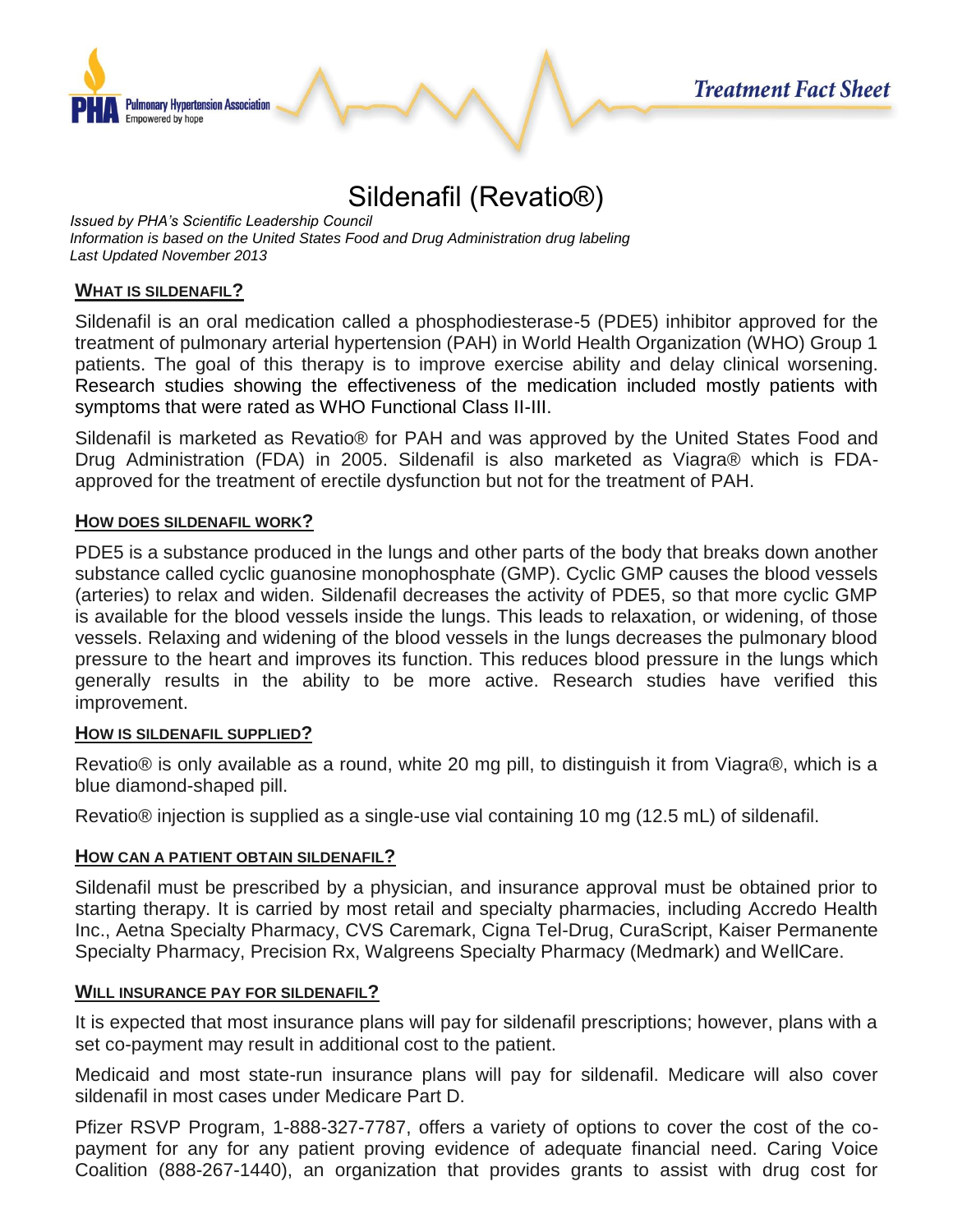

## Sildenafil (Revatio®) *Continued*

patients with chronic illnesses, may also provide coverage if the patient proves a need for such assistance.

### **WILL INSURANCE PAY FOR SILDENAFIL?**

It is expected that most health insurance plans will pay part of the cost of this medication. However, some plans still leave patients with a high out-of-pocket responsibility.

Depending on your insurance type, you may be eligible for assistance from the company that manufactures your therapy or from a non-profit charitable assistance organization. For more information visit [www.PHAssociation.org/Help](https://www.PHAssociation.org/Help) or call 301-565-3004.

### **WHAT ARE THE FREQUENT SIDE EFFECTS OF SILDENAFIL?**

Sildenafil is generally well tolerated. The most frequent side effects are:

- Nose bleeds
- Headache
- Upset stomach and heartburn
- Flushing of the skin
- Difficulty sleeping
- Worsening shortness of breath
- Nasal congestion.

Other side effects include:

- Fluid retention
- Nausea and diarrhea
- Pain in the extremity (arm or leg)
- Temporary muscle aches
- Fever
- Numbness

A reduction in blood pressure throughout the body may occur because sildenafil relaxes blood vessels (arteries) throughout the body. Caution must be used in patients with low blood pressure, less than 90/50 mmHg for example. Caution is also needed in patients with dehydration, leftsided heart diseases and certain abnormalities of the body's nervous system function.

Taking certain medications such as nitrates, nitric oxide donors or alpha blockers along with sildenafil can cause a significant drop in blood pressure. This could result in loss of consciousness or even death. You should make certain that you are not taking these medications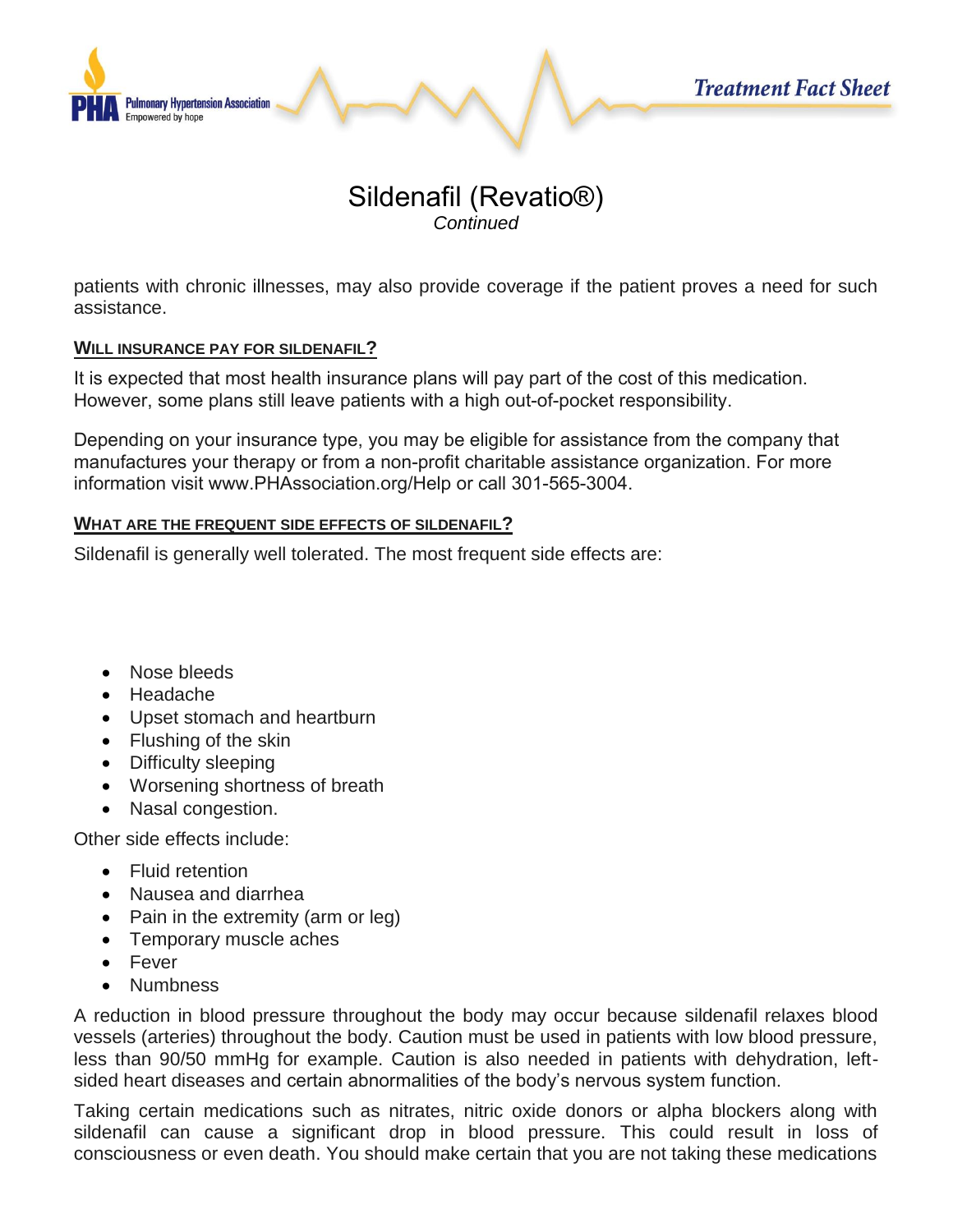

### Sildenafil (Revatio®) *Continued*

before starting sildenafil. Use of sildenafil with medications known as nitrates is **CONTRAINDICATED**.

Prolonged erection (greater than four hours) in a male patient is a rare but very serious side effect; if this should happen to you, you should go to an emergency room or contact your doctor immediately.

Sudden loss of vision in one or both eyes has occurred in patients on PDE5 inhibitors. Such an event may represent serious dysfunction of the optic nerve and requires immediate medical attention.

Sudden loss of hearing may occur and may be accompanied by dizziness and/or ear ringing. Patients should seek prompt medical attention should this occur.

### **HOW ARE SIDE EFFECTS OF SILDENAFIL MONITORED?**

No regular bloodwork for side effects is required.

Your doctor may ask you to monitor your blood pressure on a regular basis particularly during your first few days on treatment or with a dose increase. Blood pressure monitoring is not needed for most patients.

If you experience any of the symptoms mentioned in the previous section, you should promptly notify your physician.

### **WHAT ARE CONSIDERATIONS FOR USE OF SILDENAFIL IN SPECIAL POPULATIONS?**

The safety and effectiveness of sildenafil in pediatric PAH patients has not been established.

Sildenafil does not exhibit harm to the fetus in animal studies; however it has not been evaluated in pregnant women or women who are breastfeeding. It should be used in pregnant or nursing mothers only if the potential benefit justifies the risk to the fetus or infant.

Safety and efficacy in pediatric patients has not been established, and this drug should not be used in patients under 18 years of age.

Mild-to-moderate liver disease does not require a dose adjustment. Severe liver disease has not been studied.

No dose adjustment is required in patients with kidney disease.

Sildenafil may be associated with a serious condition known as vaso-occlusive crisis in patients with PH and sickle cell disease. The effectiveness of sildenafil in PH secondary to sickle cell anemia has not been established.

Sildenafil is not recommended in patients with either of two rare diseases often associated with PAH: pulmonary veno-occlusive disease and pulmonary capillary hemangiomatosis.